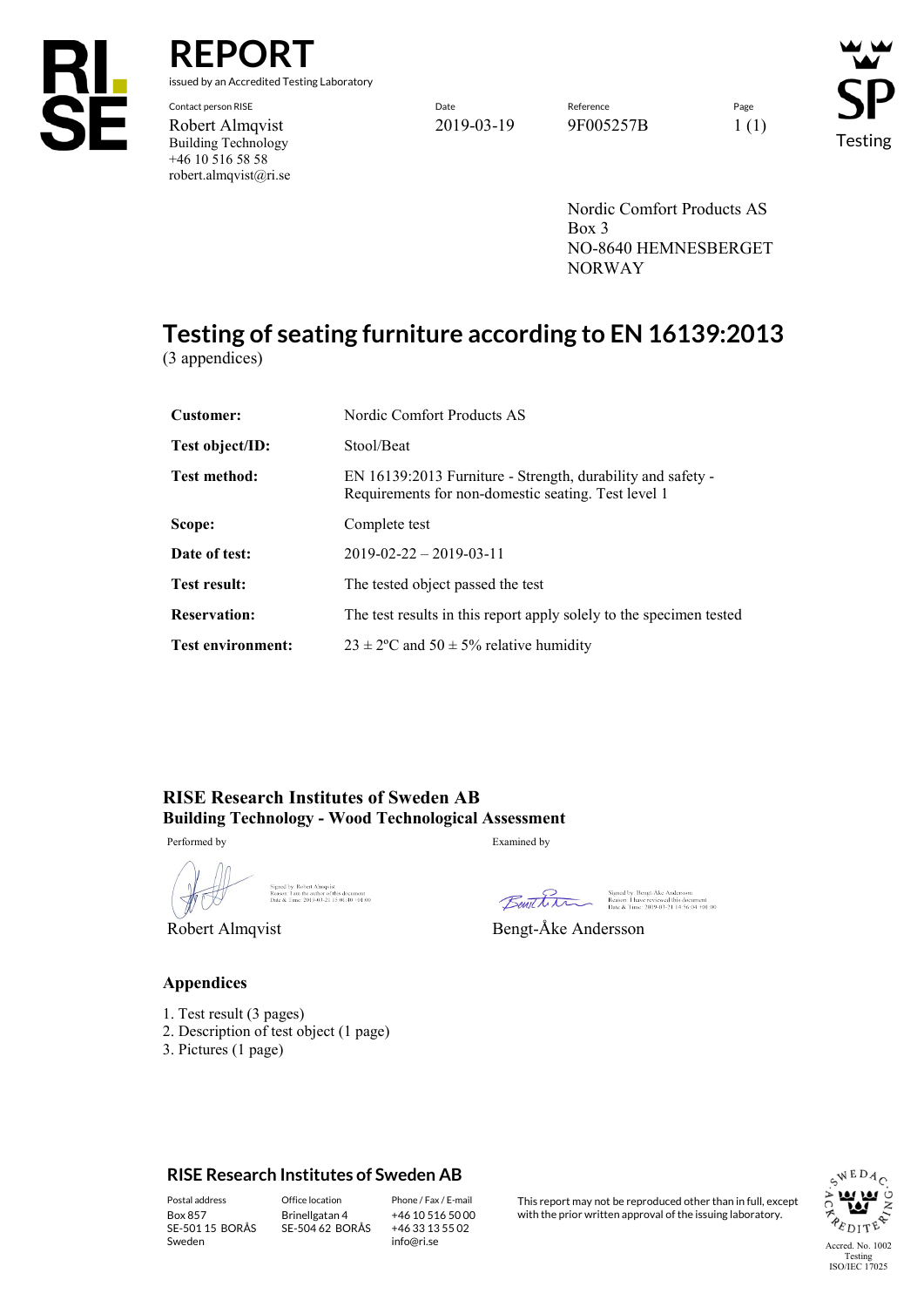

### Appendix 1

### **Test result**

Abbreviations:  $N/A = Not applicable$ 

 $N/T = Not$  tested

#### Table 1

| 1.  | <b>Safety</b>                                                                                                                                                                                                                                                                | EN<br>16139 | <b>Result</b> |
|-----|------------------------------------------------------------------------------------------------------------------------------------------------------------------------------------------------------------------------------------------------------------------------------|-------------|---------------|
| 1.1 |                                                                                                                                                                                                                                                                              | 4.1         | Pass          |
|     | General requirements                                                                                                                                                                                                                                                         |             |               |
|     | The seating shall be so designed as to minimise the risk of injury to<br>the user.                                                                                                                                                                                           |             |               |
|     | All accessible parts shall be so designed that physical injury and<br>damage are avoided.                                                                                                                                                                                    |             |               |
|     | This requirement is met when:                                                                                                                                                                                                                                                |             |               |
|     | a) accessible corners are rounded or chamfered;                                                                                                                                                                                                                              |             |               |
|     | b) the edges of the seat, back rest and arm rests which are in<br>contact with the user when sitting in the chair are rounded or<br>chamfered;                                                                                                                               |             |               |
|     | c) the edges of handles are rounded or chamfered in the direction of<br>the force applied;                                                                                                                                                                                   |             |               |
|     | d) all other edges are free from burrs and rounded or chamfered;                                                                                                                                                                                                             |             |               |
|     | e) the ends of hollow components are closed or capped.                                                                                                                                                                                                                       |             |               |
|     | Movable and adjustable parts shall be designed so that injuries and<br>inadvertent operation are avoided.                                                                                                                                                                    |             |               |
|     | It shall not be possible for any load bearing part of the seating to<br>come loose unintentionally.                                                                                                                                                                          |             |               |
|     | All parts which are lubricated to assist sliding shall be designed to<br>protect users from lubricant stains when in normal use                                                                                                                                              |             |               |
| 1.2 |                                                                                                                                                                                                                                                                              | 4.2         | Pass          |
|     | Shear and squeeze points                                                                                                                                                                                                                                                     |             |               |
|     | With the exception of tipping seats there shall be no shear and<br>squeeze points created by parts of the seating operated by powered<br>mechanisms, e.g. springs and gas lifts.                                                                                             |             |               |
|     | There shall be no shear and squeeze points created by forces<br>applied during normal use as well as during normal movements and<br>actions                                                                                                                                  |             |               |
|     | Note!<br>Shear and squeeze points that are created only during manually<br>setting up and folding are acceptable, because the user can be<br>assumed to be in control of his/her movements and to be able to<br>cease applying the force immediately upon experiencing pain. |             |               |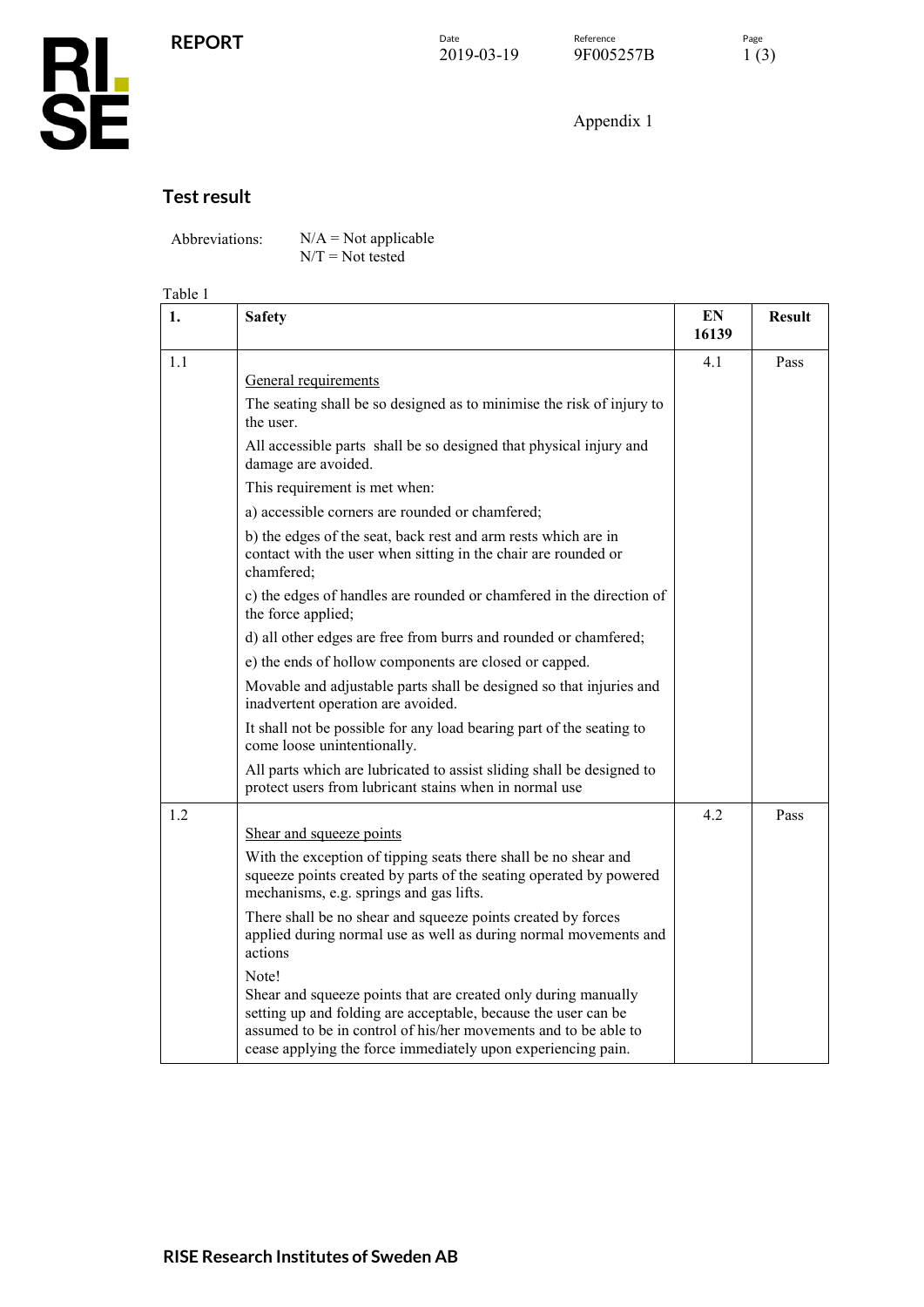**RL<br>SE** 

Appendix 1

| 2.  | <b>Stability</b>                                       | EN 1022:2018 | <b>Result</b> |
|-----|--------------------------------------------------------|--------------|---------------|
| 2.1 | Forwards overbalancing                                 | 7.3.1        | Pass          |
| 2.2 | Forwards overturning for seating with footrest         | 7.3.2        | N/A           |
| 2.3 | Corner stability test                                  | 7.3.3        | N/A           |
| 2.4 | Sideways overbalancing, all seating without arms       | 7.3.4        | N/A           |
| 2.5 | Sideways overbalancing, all seating with arms          | 7.3.5.2      | N/A           |
| 2.6 | Sideways overbalancing, seating with raised side edges | 7.3.5.3      | N/A           |
| 2.7 | Rearwards overbalancing, all seating with backs        | 7.3.6        | N/A           |

#### Table 3

| 3.             | <b>Strength, durability</b>                                                                  | <b>Reference</b><br><b>EN 1728</b> | <b>Cycles</b> | <b>EN 16139</b><br>level 1  | <b>Result</b> |
|----------------|----------------------------------------------------------------------------------------------|------------------------------------|---------------|-----------------------------|---------------|
| 3.1            | Seat and back static load test                                                               | 6.4                                | 10            | Seat: 1600 N<br>Back: 560 N | Pass<br>N/A   |
| 3.2            | Seat front edge static load test                                                             | 6.5                                | 10            | 1300 N                      | Pass          |
| 3.3            | Vertical static load on back rests                                                           | 6.6                                | 10            | 600 N<br>Seat: 1300 N       | N/A           |
| 3.4            | Foot rest and leg rest static load<br>test                                                   | 6.8 and 6.9                        | 10            | 1300 N                      | N/A           |
| 3.5            | Arm sideways static load test                                                                | 6.10                               | 10            | 400 N                       | N/A           |
| 3.6            | Arm downwards static load test                                                               | 6.11                               | 5             | 750 N                       | N/A           |
| 3.7            | Vertical upwards static load on<br>arm rests for stackable seating                           | 6.13.2                             | 10            | 250 N                       | N/A           |
| 3.7<br>Annex B | Vertical upwards static load on<br>arm rests for seating which may<br>be moved when occupied | 6.13.1                             | 10            | 1200 N                      | N/A           |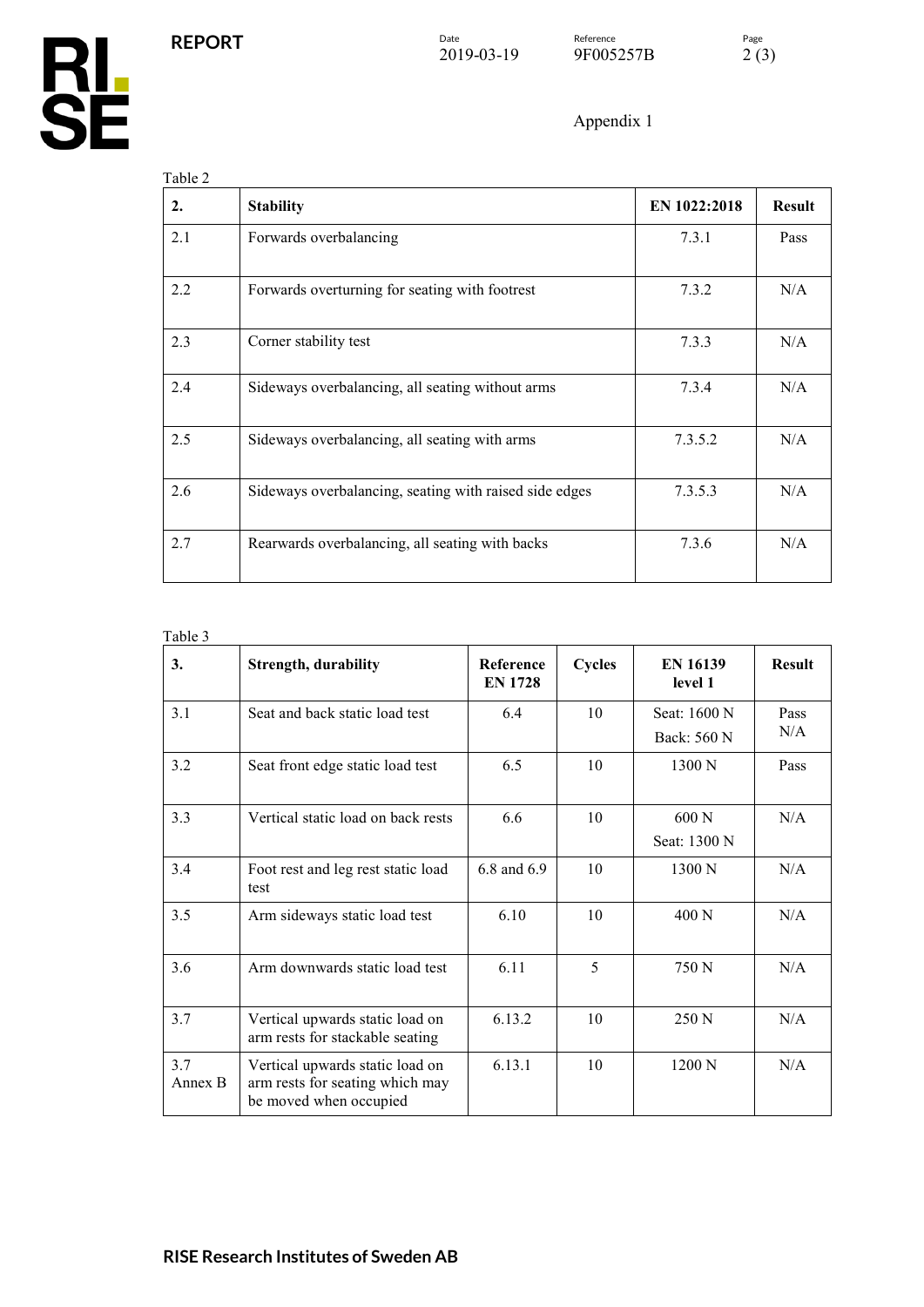$\begin{array}{lll} \textcolor{red}{\textbf{Date}} & \textcolor{red}{\textbf{Reference}} & \textcolor{red}{\textbf{Page}} \\ 2019\text{-}03\text{-}19 & 9 \textcolor{red}{\textbf{F005257B}} & 3 \textcolor{red}{(3)} \end{array}$ 9F005257B

Appendix 1

| 3.   | <b>Strength, durability</b>                   | Reference<br><b>EN 1728</b> | <b>Cycles</b> | <b>EN 16139</b><br>level 1 | <b>Result</b>     |
|------|-----------------------------------------------|-----------------------------|---------------|----------------------------|-------------------|
| 3.8  | Seat and back durability test                 | 6.17                        | 100 000       | Seat: 1000N<br>Back: 300 N | Pass<br>N/A       |
|      |                                               |                             |               |                            |                   |
| 3.9  | Seat front edge durability test               | 6.18                        | 50 000        | 800 N                      | Pass              |
| 3.10 | Arm durability test                           | 6.20                        | 30 000        | 400 N                      | N/A               |
| 3.11 | Foot rest durability test                     | 6.21                        | 50 000        | 1000N                      | N/A               |
| 3.12 | Leg forward static load test                  | 6.15                        | 10            | 500 N<br>Seat: 1000 N      | Pass $1$          |
| 3.13 | Leg sideways static load test                 | 6.16                        | 10            | 400 N<br>Seat: 1000 N      | Pass <sup>1</sup> |
| 3.14 | Vertical seat impact test                     | 6.24                        | 10x2          | 240 mm                     | Pass              |
| 3.15 | Horizontal seat impact test                   | 6.25                        | 10            | $210$ mm/38 $^{\circ}$     | Pass              |
| 3.16 | Arm impact test                               | 6.26                        | 10            | 210 mm/38°                 | N/A               |
| 3.17 | Auxiliary writing surface static<br>load test | 6.14                        | 10            | 300 N                      | N/A               |
| 3.18 | Auxiliary writing surface<br>durability test  | 6.22                        | 10 000        | 150 N                      | N/A               |

<sup>1</sup> Load reduced to 375 N in accordance with the standard to prevent the stool from overturning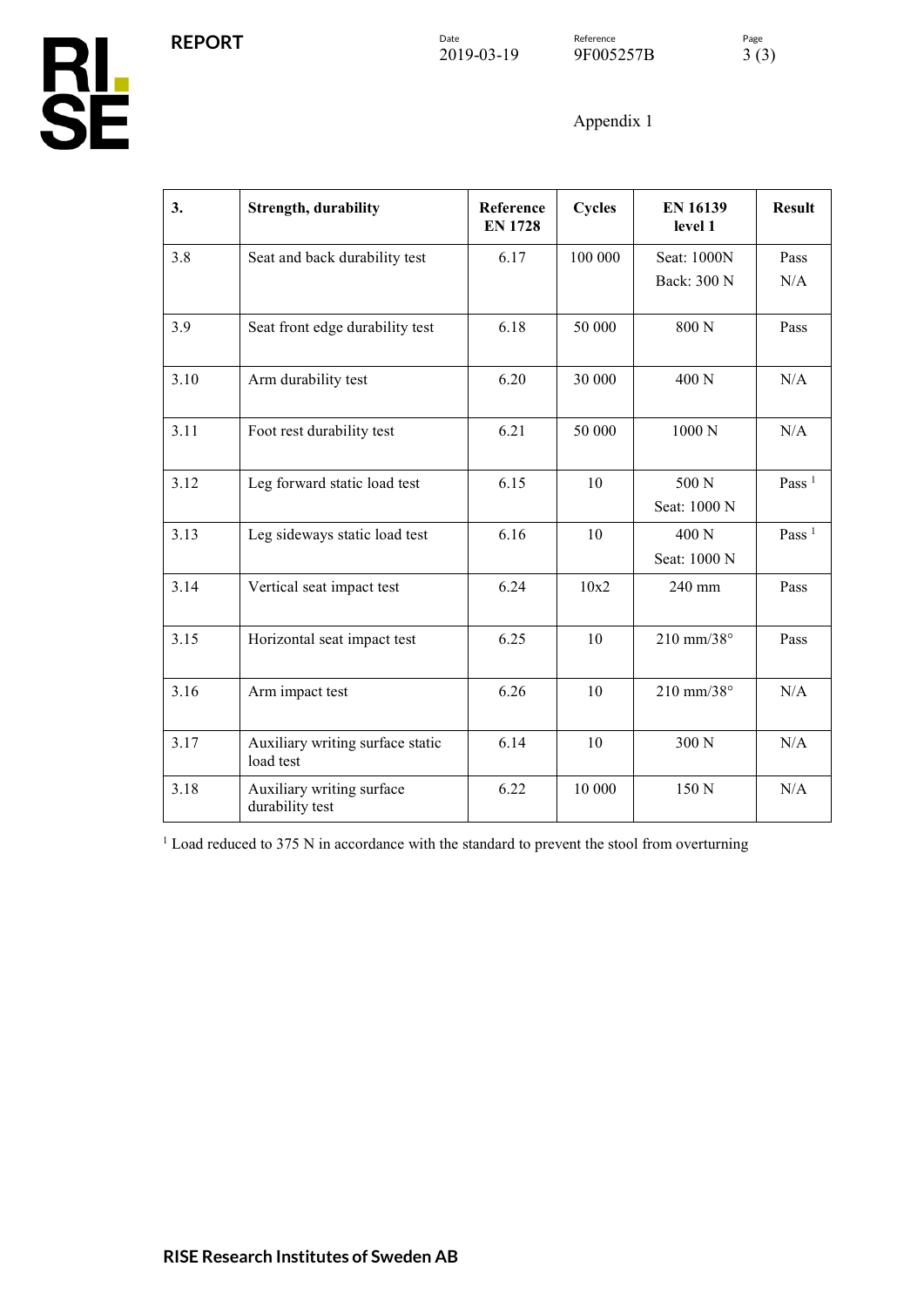**REPORT**

Appendix 2

## **Description of test object**

| Test object/ID:                             | Stool/Beat                                   |  |  |  |
|---------------------------------------------|----------------------------------------------|--|--|--|
| <b>Dimensions</b>                           |                                              |  |  |  |
| Width:                                      | 034.5 cm                                     |  |  |  |
| Height:                                     | 45.5 cm                                      |  |  |  |
| Mass:                                       | $2.55$ kg                                    |  |  |  |
|                                             |                                              |  |  |  |
| <b>Components</b>                           |                                              |  |  |  |
| Frame/legs:                                 | Metal tube $\varnothing$ 16 mm               |  |  |  |
| Seat:                                       | Plastic                                      |  |  |  |
|                                             |                                              |  |  |  |
| Sampling:                                   | The test object was selected by the customer |  |  |  |
| Date of arrival at<br>RISE test laboratory: | 2019-02-12                                   |  |  |  |
| Observed defects before testing:            | No defects                                   |  |  |  |
|                                             |                                              |  |  |  |